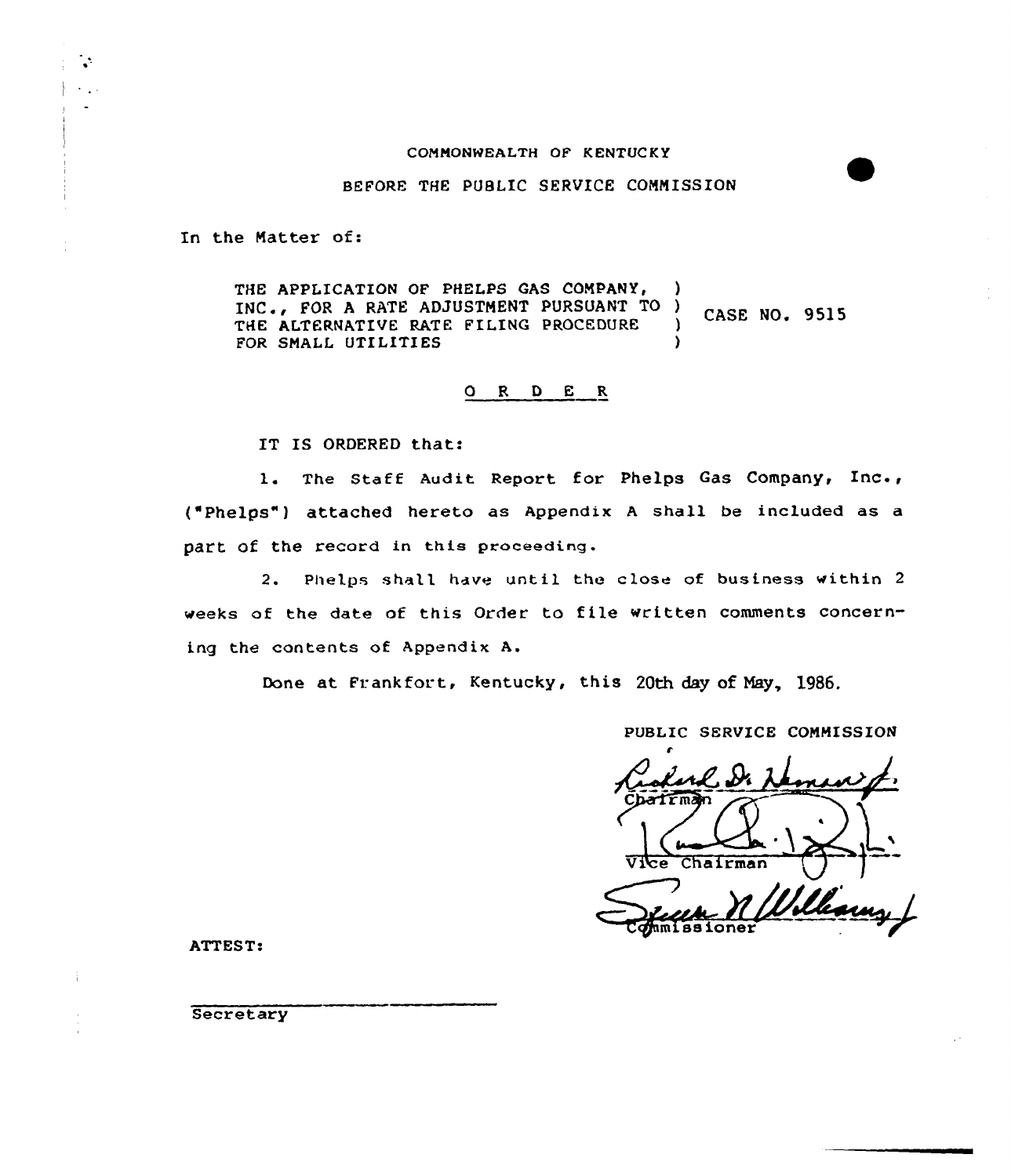### APPENDIX A

÷.

# REPORT ON LIMITED AUDIT

# OF

# PHELPS GAS CONPANY

# PREFACE

On February 21, 1986, Phelps Gas Company {"Phelps") filed an application pursuant to 807 KAR 5:076, Alternative Rate Filing Procedure for Small Utilities, ("ARF"), requesting authority to increase its rates charged tor furnishing gas. The proposed rates would generate \$22,473 annually in additional revenues.

In order to expedite the processing of the case and substantially reduce the need for written data requests, the Commission staff chose to perform an audit, limited in scope, on the operations of Phelps. The audit was conducted by Steve Gilley of the Division of Rates and Tariffs on April 15-16, 1986, at the offices of Phelps in Melvin, Kentucky.

# SCOPE

The scope of this audit was limited to ascertaining whether the operating expenses for the test period ended December 31, 1985, were accounted for in accordance with the Uniform System of Accounts for Gas Utilities {"Uniform System of Accounts" ) and were properly allocated. The Audit Division of the Public Service Commission has recently begun a full scope audit of Phelps. Because of the expanded scope of that audit, the findings and discoveries of it may differ from the findings and discoveries made herein.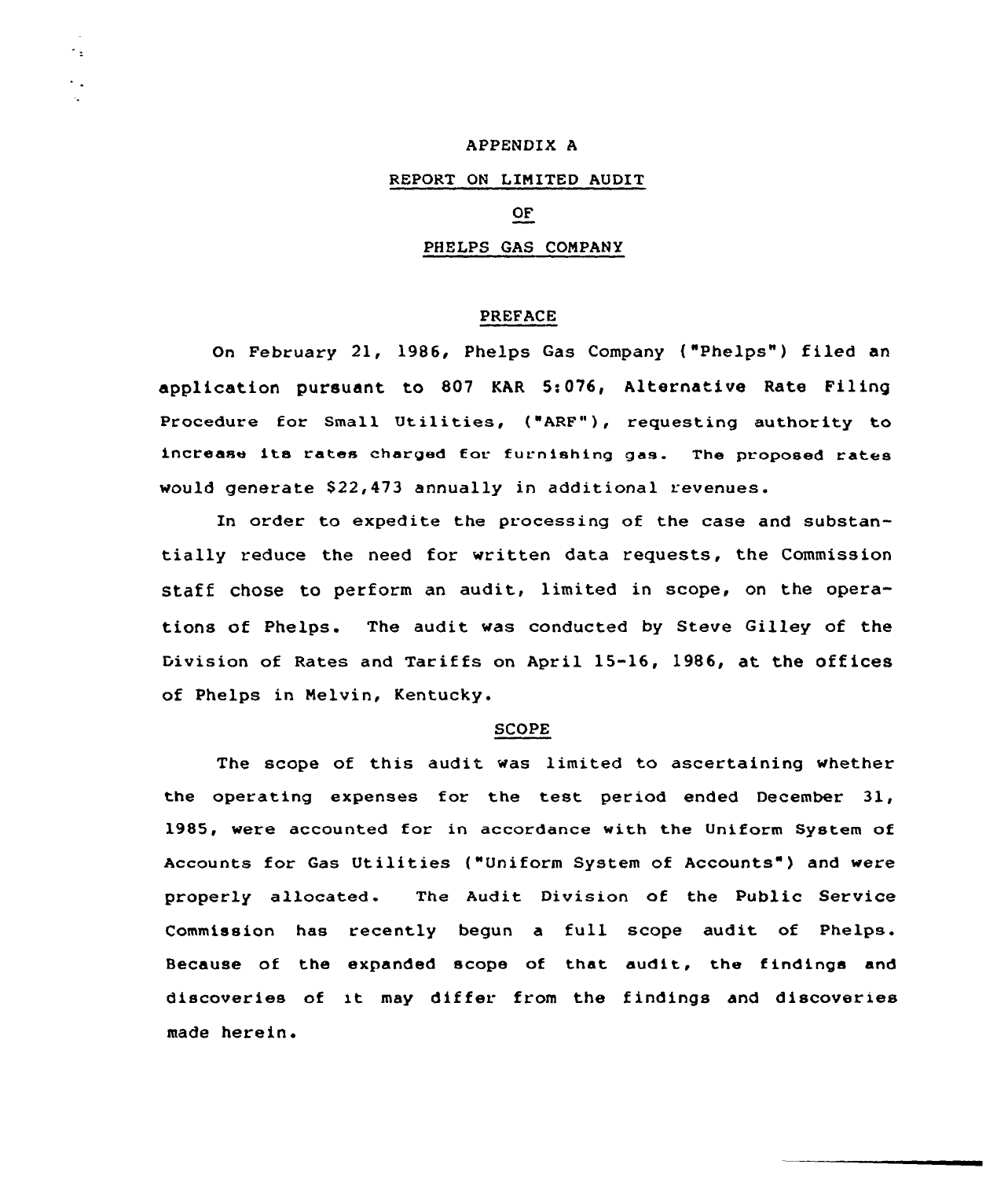# Associated Organizations

phelps is operated out of the same office as four other entities: Elzie Neeley Gas Company, Inc.; Mike Little Gas Company, Inc.; Burton Antenna Company, Inc.; and Licking valley Cable Company, Inc. Mike Little is the owner and operator of each of the five companies, and labor and other resources are shared among the entities. Costs are often allocated among the companies, especially gas-associated costs among the three gas companies. Different allocation methods are used according to the circumstances involved with the cost. Allocation methods observed during the audit included one-third allocation, one-fourth allocation, and allocation based upon the number of customers.

# Purchased Gas Expense

Phelps reported 1985 charges to Account No. 730 — Natural Gas Purchases of \$97,620. A review of the invoices associated with this amount reflects that  $$3,663$  of the total is a result of interest on past due billings for gas purchases. The Uniform System of Accounts states that Account No. 732 shall include only those expenses incurred directly in connection with the purchase of gas for resale. Interest on past due billings does not meet the criterion established for this account, and should be accounted for and reported in Account No. 431 - Other Interest Expense. An adjustment has been made to reclassify the  $$3,663$  to raflact the proper treatment of thie amount.

# Refund for Expense of Noving Line

Phelps reported in Account No. 495 — Other Gas Revenues, an amount of \$6,594 representing reimbursement by the Commonwealth of

 $-2-$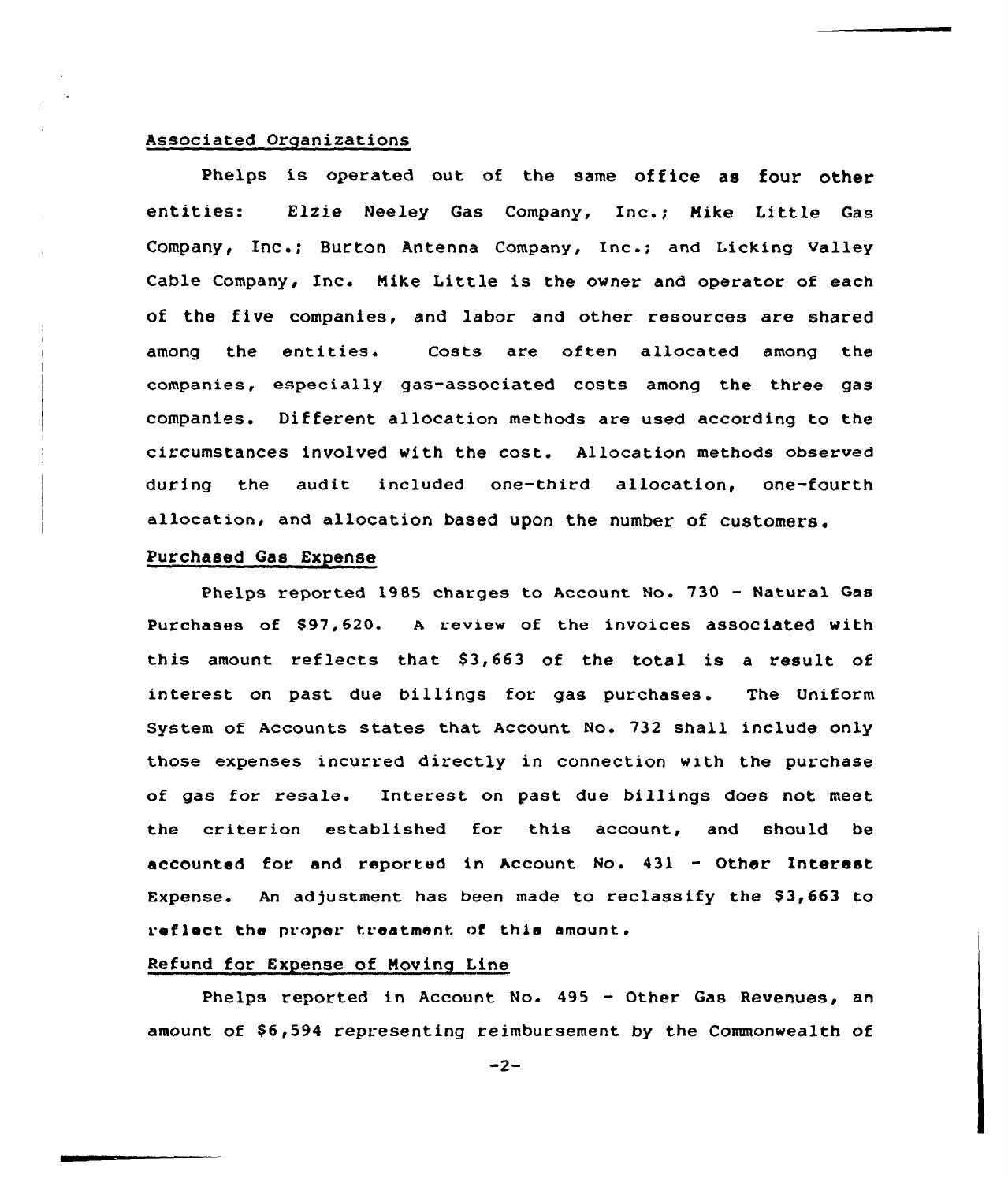Kentucky for moving a gas pipeline. The explanation of this transaction provided by the management of Phelps reflects that expenses of an approximately equivalent amount are included in 1985 Operating and Naintenance Expense accounts. Statements of the management were that the greatest portion of the expense is related to wages and salaries; however, no separate record was kept for labor, or for any other expense related to the project. The lack of documentation of the precise expenses related to this project and the accounts to which they were charged makes an audit adjustment reflecting the correct accounting by account as prescribed by the Uniform System of Accounts impossible. However, in consideration that this was a capital project, none of the costs associated with it should have been expensed to Operation and Maintenance accounts. Therefore, it is possible to establish that total Operation and Naintenance Expense accounts are overstated by approximately  $$6,594$ . The staff has made an adjustment to total Operation and Maintenance expenses of this amount, but further steps to ascertain the exact amounts and exact accounts affected is beyond the scope of this audit and further, in all likelihood, could not be determined anyway due to the lack of records related to these expenditures. The Uniform System of Accounts makes no provision for reimbursements of this type to be accounted for as Other Gas Revenues and an adjustment has likewise been made to eliminate \$6,594 from this account.

٠.

The reimbursement to Phelps for the cost of relocating this line represents <sup>a</sup> contribution equivalent to the amount of its cost. The expenditures were capital expenditures and should have

 $-3-$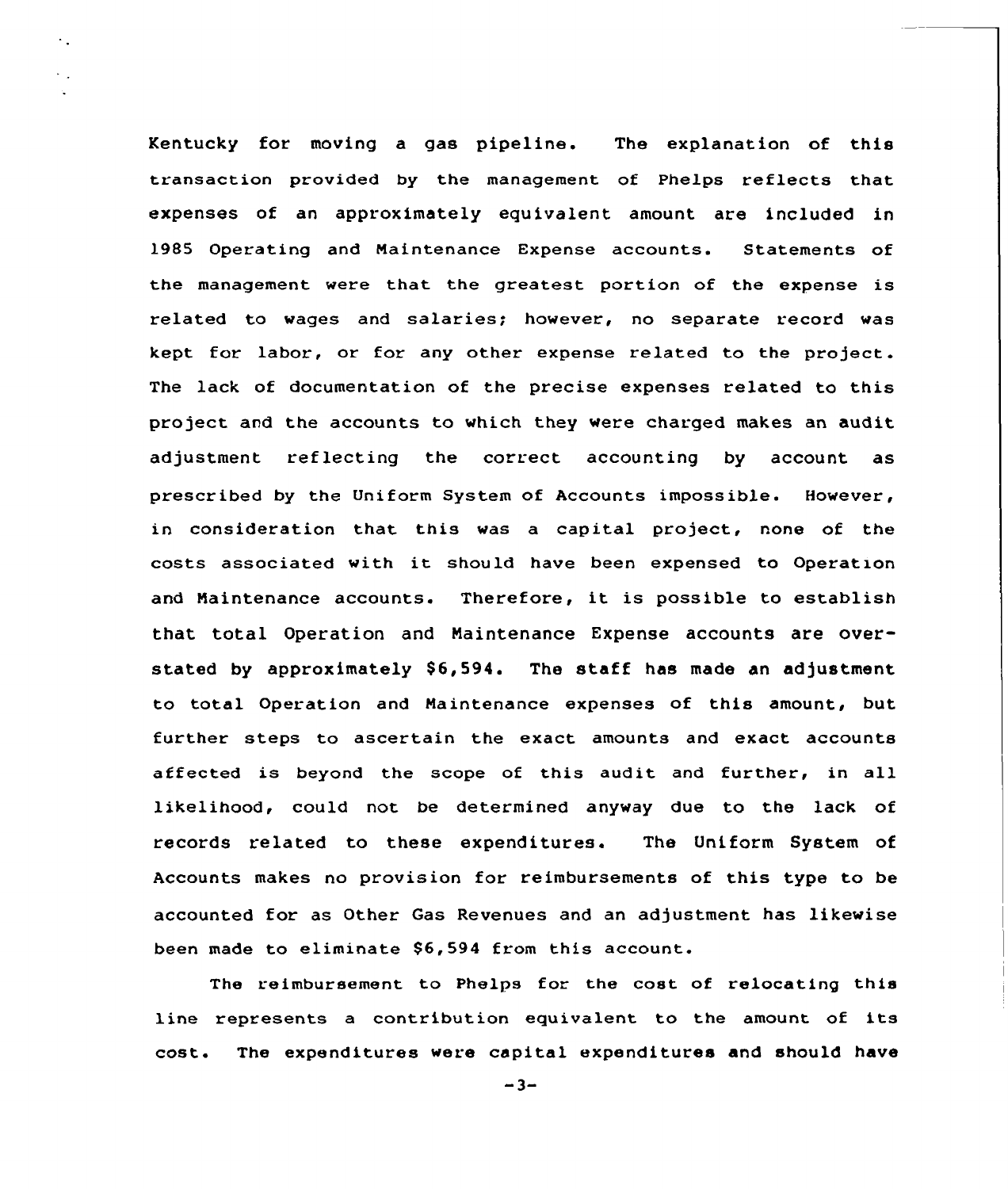been accounted for as such, and the reimbursement was a contribution and should have been accounted for as such. Gas Plant Instruction 1.D of the Uniform System of Accounts provides that gas plant accounts shall not include the cost or other value of gas plant contributed to the company. Contributions in the form of money or its equivalent toward the construction of gas plant shall be credited to the accounts charged with the cost of such construction. Plant constructed from contributions of cash or its equivalent shall be shown as a reduction to gross plant constructed when assembling cost data in work orders for posting to plant ledger of accounts. The accumulated gross costs of plant accumulated in the work order shall be recorded as a debit in the plant ledger of accounts along with the related amount of contributions currently being recorded as a credit. Hence, upon retirement of the cost of the original line, the net effect upon plant accounts would be null due to the offsetting credit, representing the reimbursement, and the debit, representing the cost of the new plant. The net total effect would be to lower plant accounts by the amount retired, to remove the associated accumulated depreciation, and to record a gain or loss on the retirement, as appropriate-

Phelps should seek to specifically identify the Operation and Naintenance Expense accounts charged with amounts related to this relocation project and make the appropriate adjustments to reflect their proper accounting.

 $-4-$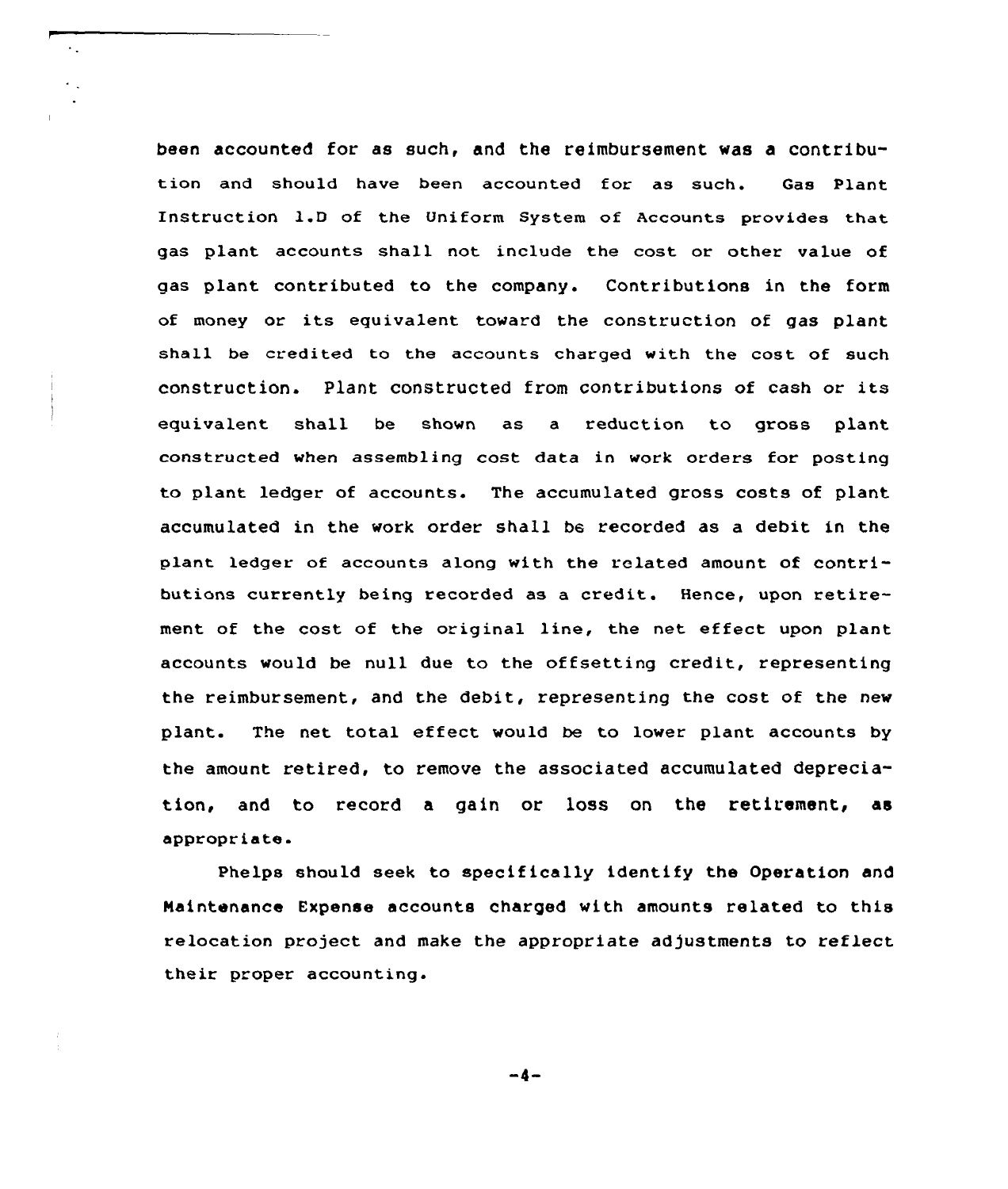# Office Supplies and Expense

Phelps reported 1985 charges to Account No. 921 — Office Supplies and Expenses of  $$1,898$ . A review of the expenses charged to that account reflected that an allocated amount of \$326.33 was related to the purchase of an odorometer from Southern Cross, Inc., invoice dated August 16, 1985, and paid by check no. 1197 on October 15, 19B5. Inasmuch as this asset will benefit more than one period, it should be charged to <sup>a</sup> plant account and depreciated over the number of periods of useful life. In this instance, <sup>a</sup> useful life of <sup>5</sup> years is appropriate and an adjustment has been made; therefore, to reduce Office Supplies and Expenses by \$326 and to increase depreciation expense by \$16 to reflect 1985 depreciation for the <sup>3</sup> months in service for that period (see Depreciation Expense Section of this report.)

#### Depreciation Expense

Phelps reported 1985 depreciation expense of \$4,880. The depreciation schedule reflects that the calculation of this amount included some assets depreciated by the Accelerated Cost Recovery System ("ACRS") method. The Commission requires utilities under its jurisdiction to use depreciation methods that spread the cost of utility assets evenly, over their estimated useful lives. Accelerated types of depreciation result in recovery of more of the cost of the asset at the beginning of its useful life and less cost near the end of its useful life. Eor tax purposes, of course, accelerated methods are acceptable to the Commission. Therefore, for all assets depreciated by the ACRS method, the staff has calculated depreciation based upon the undepreciated

 $-5-$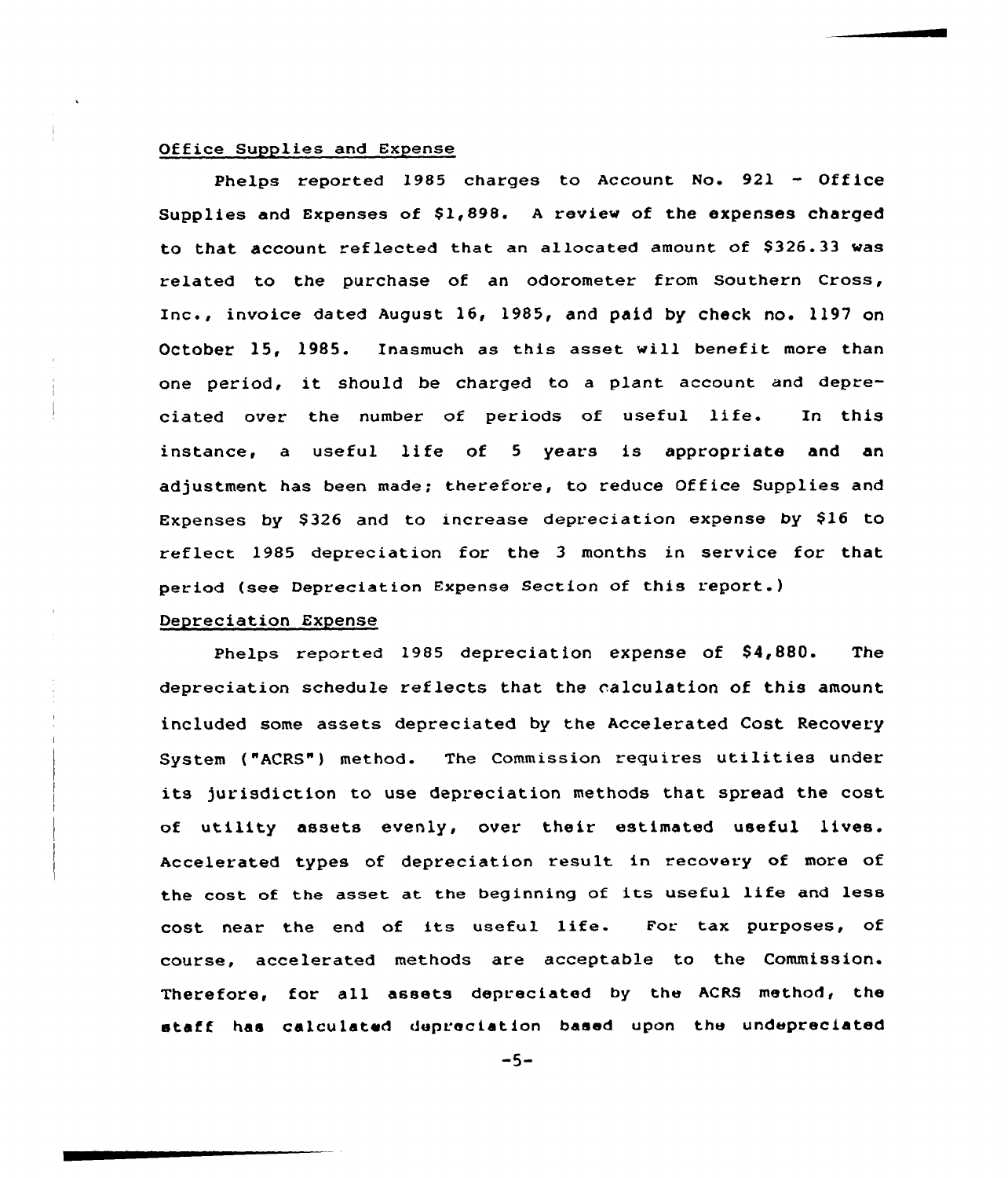balance and the remaining useful life. In one instance, for the meters placed in service Nay 13, 1983, the commission has determined the appropriate useful life to be 30 years rather than 15 years used by Phelps in its calculation. Additionally, for assets placed in service during 1985, depreciation expense has been calculated on a pro rata basis rather than for the complete year as done by Phelps. Also, as explained in the Section, "Office Supplies and Expenses," a 816 adjustment has been made to reflect the depreciation attributable to the test year for a odorometer which should have been capitalized, but was expensed by Phelps. The cumulative effect of the foregoing adjustments is an \$ 862 reduction in 1985 depreciation expense calculated as shown in Schedule <sup>1</sup> (attached).

 $\bullet$  .

The depreciation schedule reflects that Phelps has used accelerated methods of depreciation since at least 1982. Therefore, the undepreciated balances on which the aforementioned calculations were based are to an extent distorted in comparison with the accounting treatment which the Commission requires; however, the limited scope of this audit prohibits a comprehensive correction of plant account. balances. The staff does not maintain that. the depreciation expense used for the purposes of this audit report is exactly correct and and in conformity with Commission requirements. However, given the limited scope of this audit, the calculations made to depreciation expense are the most appropriate ones available.

 $-6-$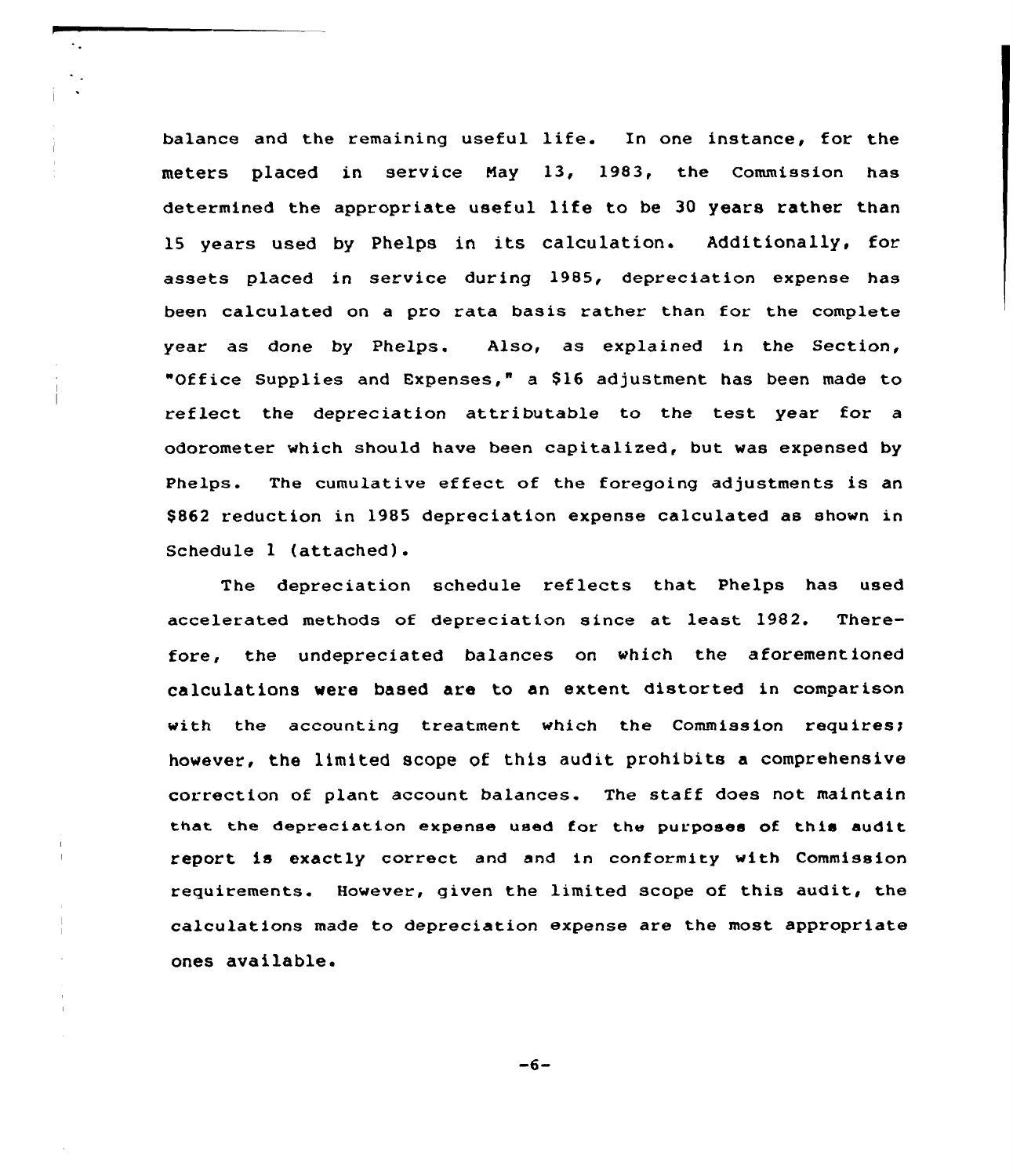### Rent

Within the course of the limited audit, it was found that Nike Little is the owner of the building in which Phelps rents office space. Phelps and four other companies occupy one-half of the building and the Nelvin Post Office, the other. The rent charged to Phelps is \$300 monthly. There does not seem to be any particular basis for this amount, nor does there seem to be any consistency in the determination of the monthly rental charge among the several tenants.

### Computer

Included in Account No. 391--Office Furniture and Equipment is an allocated portion of an Abacus computer in the amount of \$ 1,800 and placed in service during Nay 1985. Test-year depreciation expense associated with the computer was  $$1,800$ . According to statements of management, the computer is not currently in service though efforts are in progress to bring the computer online as an operating asset of Phelps. As of now; however, the computer does not appear to be used and useful.

### Cash Amount

Phelps reported a December 31, 1985, cash balance of <\$20,546>. This balance is mostly a result of the issuance of several checks to Nike Little which have not been cashed. The uncashed checks are as follows:

| Check No. | Date     | Amount  |
|-----------|----------|---------|
| 1228      | 12/31/85 | \$6,955 |
| 1229      | 12/31/85 | \$5,000 |
| 1230      | 12/31/85 | \$5,000 |
| 1231      | 12/31/85 | \$2,000 |

 $-7-$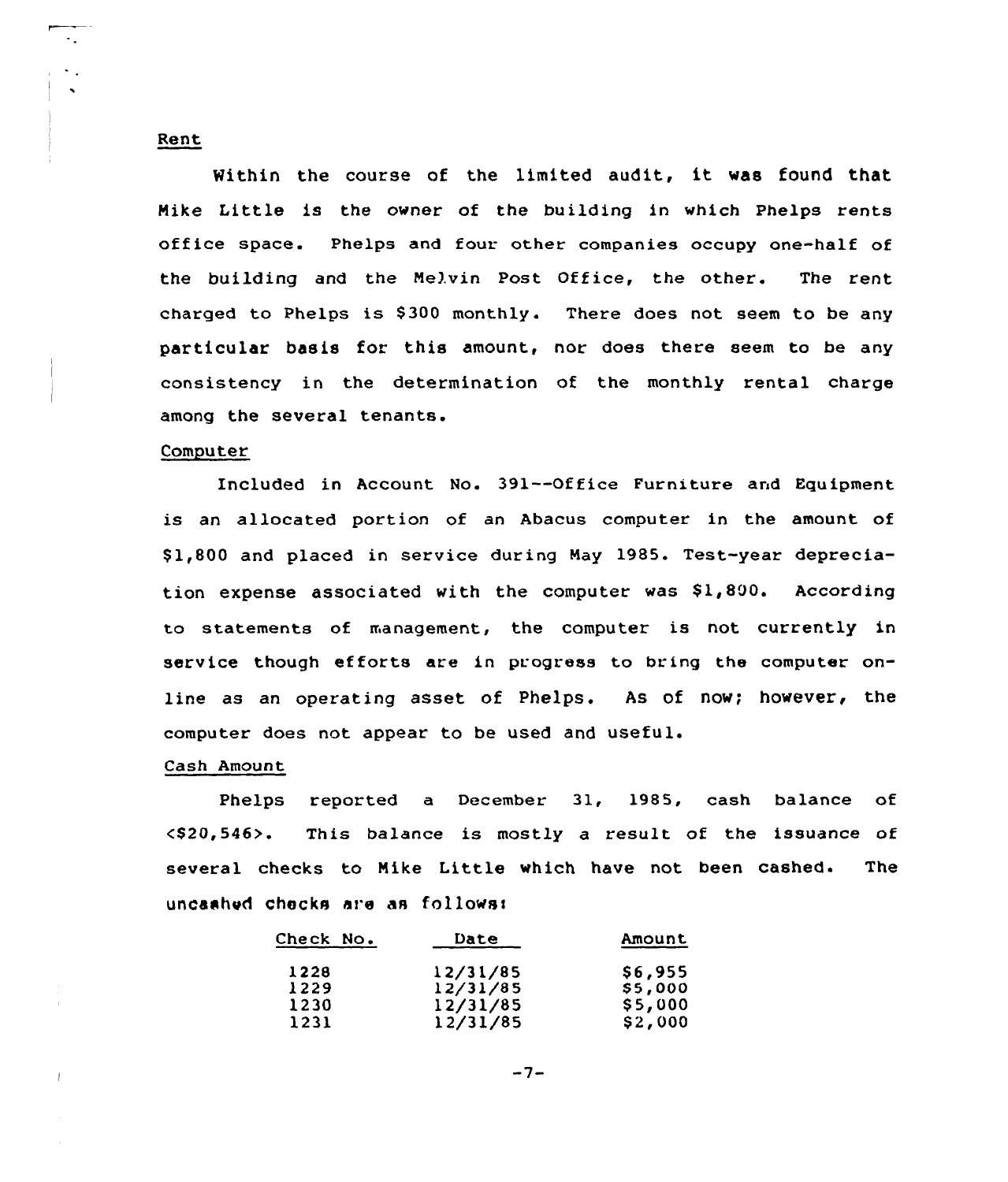# **SUMMARY**

The following is a summary of the effect of these adjustments on Phelps' test-year operating statement:

| Acct.<br>No. | Account Name                       | Test Year<br>Reported | Staff<br>Adjustments  | Test Year<br>Adjusted |
|--------------|------------------------------------|-----------------------|-----------------------|-----------------------|
|              | Revenues                           |                       |                       |                       |
| 480          | Residential Sales                  | \$121,626             | $-0-$                 | \$121,626             |
| 487          | Forfeited Discounts                | $-0-$                 | $\mathsf{S}$<br>3,435 | 3,435                 |
| 488          | Misc. Serv. Revenues               | 3,435                 | $3, 435>$             | $-0-$                 |
| 495          | Other Gas Revenues                 | 7,456                 | $6, 594>$             | 862                   |
|              |                                    | \$132,517             | \$ <b>6,594</b>       | \$125,923             |
|              | Operating Expenses                 |                       |                       |                       |
| 730          | Gas Purchases                      | \$97,620              | \$3,663>              | \$93,957              |
| 901          | Meter Reading Labor                | 8,488                 | $-0-$                 | 8,488                 |
| 902          | Acct. & Coll. Labor                | 2,700                 | $-0-$                 | 2,700                 |
| 920          | A & G Salaries                     | 12,000                | $-0-$                 | 12,000                |
| 921          | Office Sup. & Exp.                 | 1,898                 | <326                  | 1,572                 |
| 923          | Outside Serv. Emp.                 | 5,389                 | $-0-$                 | 5,389                 |
| 924          | Property Insurance                 | 3,846                 | $-0-$                 | 3,846                 |
| 931          | Rents                              | 4,200                 | $-0-$                 | 4,200                 |
| 933          | Transportation                     | 1,366                 | $-0-$                 | 1,366                 |
| 403          | Depreciation                       | 4,880                 | < 705                 | 4,175                 |
| 408.1        | Other Taxes                        | 6,287                 | $-0-$                 | 6,287                 |
|              | Exp. Related to Reim-<br>bursement | $-0-$                 | $6, 594>$             | $6,594>$              |
|              |                                    | \$148,674             | \$<11,288>            | \$137,386             |
|              | Other Interest Expense             | $-0-$                 | 3,663                 | 3,663                 |
|              | NET INCOME (LOSS)                  | \$<16,157>            | 1,031<br>Ş.           | \$<15,126>            |

### **CONCLUSION**

The books and records maintained by Phelps are reasonably in accordance with the Uniform System of Accounts. The most serious flaw in its system is the lack af documentation for the wages and salaries accounts. Though according to the management of Phelps' time records are kept, they are discarded at the time of payment for the hours on the time sheet. Phelps should begin to carefully

 $-8-$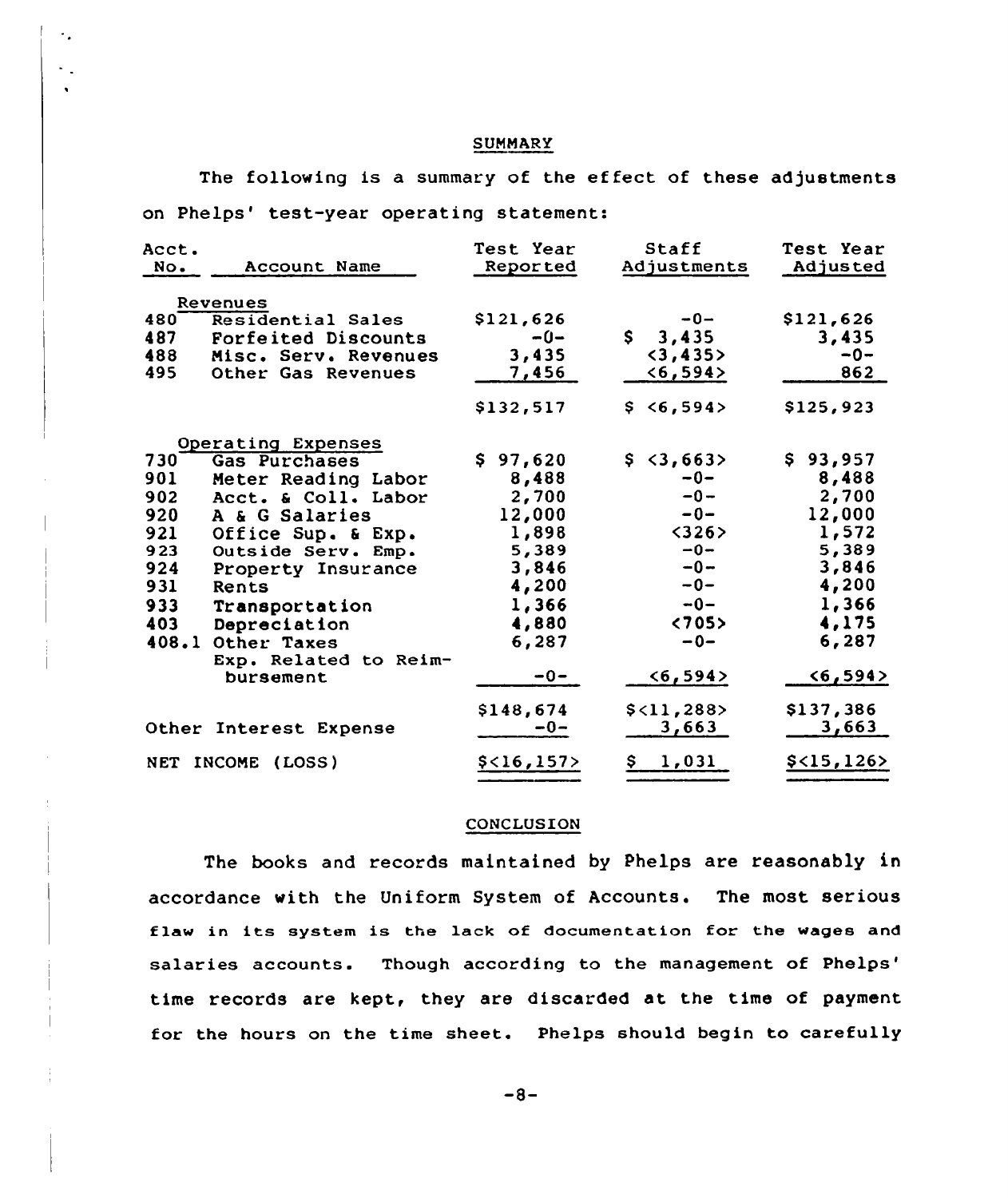maintain and file these records, not only for its own benefit, but for the benefit of future confirmation by outside auditors. Moreover, Phelps should obtain a copy of the Guide to Record Retention Requirements from the General Services Administration and attempt to adopt the precepts contained therein into its record-keeping system.

Respectfully Submitted,

sler Gilbert

Steve Griley<br>Principal Public Utilities Financial Analyst PUBLIC SERVICE COMMISSION Rates and Tariffs Division Revenue Requirements Section